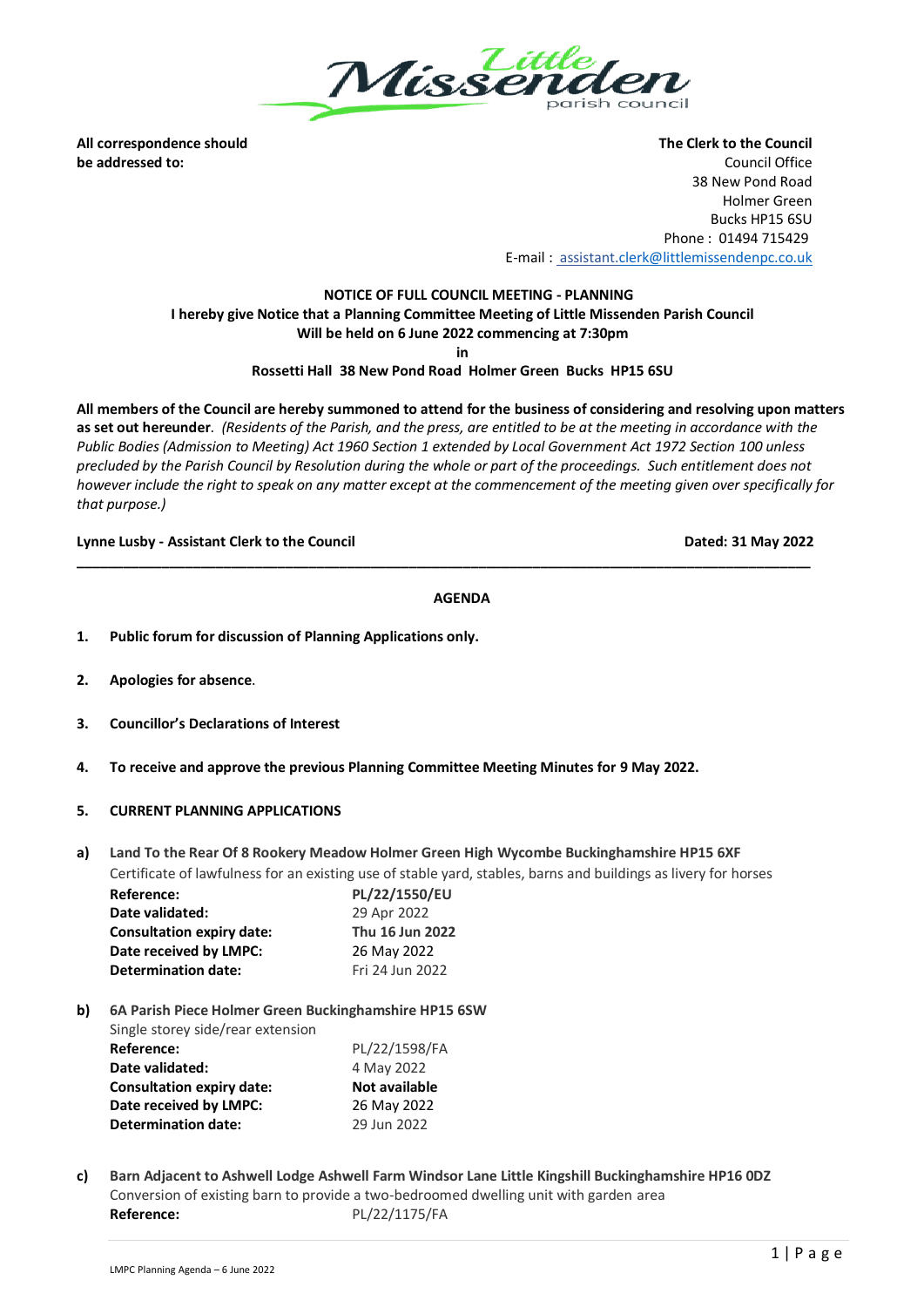

|                                                                                                                                                                                     | Date validated:                                                                                                                                                                                                                                                                                                                   | 19 May 2022                                                                                                    |                                                                                                                                                                                                                                                                           |  |  |  |
|-------------------------------------------------------------------------------------------------------------------------------------------------------------------------------------|-----------------------------------------------------------------------------------------------------------------------------------------------------------------------------------------------------------------------------------------------------------------------------------------------------------------------------------|----------------------------------------------------------------------------------------------------------------|---------------------------------------------------------------------------------------------------------------------------------------------------------------------------------------------------------------------------------------------------------------------------|--|--|--|
|                                                                                                                                                                                     | <b>Consultation expiry date:</b>                                                                                                                                                                                                                                                                                                  | 13 Jun 2022                                                                                                    |                                                                                                                                                                                                                                                                           |  |  |  |
|                                                                                                                                                                                     | Date received by LMPC:                                                                                                                                                                                                                                                                                                            | 26 May 2022                                                                                                    |                                                                                                                                                                                                                                                                           |  |  |  |
|                                                                                                                                                                                     | <b>Determination date:</b>                                                                                                                                                                                                                                                                                                        | 14 Jul 2022                                                                                                    |                                                                                                                                                                                                                                                                           |  |  |  |
|                                                                                                                                                                                     |                                                                                                                                                                                                                                                                                                                                   |                                                                                                                |                                                                                                                                                                                                                                                                           |  |  |  |
| d)                                                                                                                                                                                  | 2 Watchet Lane Holmer Green Buckinghamshire HP15 6UA                                                                                                                                                                                                                                                                              |                                                                                                                |                                                                                                                                                                                                                                                                           |  |  |  |
|                                                                                                                                                                                     |                                                                                                                                                                                                                                                                                                                                   | Demolition of existing garage and erection of two storey and single storey side extensions, insertion of front |                                                                                                                                                                                                                                                                           |  |  |  |
|                                                                                                                                                                                     | rooflight                                                                                                                                                                                                                                                                                                                         |                                                                                                                |                                                                                                                                                                                                                                                                           |  |  |  |
|                                                                                                                                                                                     | Reference:                                                                                                                                                                                                                                                                                                                        | PL/22/1633/FA                                                                                                  |                                                                                                                                                                                                                                                                           |  |  |  |
|                                                                                                                                                                                     | Date validated:                                                                                                                                                                                                                                                                                                                   | 6 May 2022                                                                                                     |                                                                                                                                                                                                                                                                           |  |  |  |
|                                                                                                                                                                                     | <b>Consultation expiry date:</b>                                                                                                                                                                                                                                                                                                  | <b>Not Available</b>                                                                                           |                                                                                                                                                                                                                                                                           |  |  |  |
|                                                                                                                                                                                     | Date received by LMPC:                                                                                                                                                                                                                                                                                                            | 27 May 2022                                                                                                    |                                                                                                                                                                                                                                                                           |  |  |  |
|                                                                                                                                                                                     | <b>Determination date:</b>                                                                                                                                                                                                                                                                                                        | 1 Jul 2022                                                                                                     |                                                                                                                                                                                                                                                                           |  |  |  |
|                                                                                                                                                                                     |                                                                                                                                                                                                                                                                                                                                   |                                                                                                                |                                                                                                                                                                                                                                                                           |  |  |  |
| e)                                                                                                                                                                                  |                                                                                                                                                                                                                                                                                                                                   | 6A Parish Piece Holmer Green Buckinghamshire HP15 6SW                                                          |                                                                                                                                                                                                                                                                           |  |  |  |
|                                                                                                                                                                                     | Detached outbuilding at end of rear garden                                                                                                                                                                                                                                                                                        |                                                                                                                |                                                                                                                                                                                                                                                                           |  |  |  |
|                                                                                                                                                                                     | <b>Reference:</b>                                                                                                                                                                                                                                                                                                                 | PL/22/1599/FA                                                                                                  |                                                                                                                                                                                                                                                                           |  |  |  |
|                                                                                                                                                                                     | Date validated:                                                                                                                                                                                                                                                                                                                   | 27 May 2022                                                                                                    |                                                                                                                                                                                                                                                                           |  |  |  |
|                                                                                                                                                                                     | <b>Consultation expiry date:</b>                                                                                                                                                                                                                                                                                                  | <b>Not Available</b>                                                                                           |                                                                                                                                                                                                                                                                           |  |  |  |
|                                                                                                                                                                                     | Date received by LMPC:                                                                                                                                                                                                                                                                                                            | 30 May 2022                                                                                                    |                                                                                                                                                                                                                                                                           |  |  |  |
|                                                                                                                                                                                     | <b>Determination date:</b>                                                                                                                                                                                                                                                                                                        | 22 Jul 2022                                                                                                    |                                                                                                                                                                                                                                                                           |  |  |  |
| 6.                                                                                                                                                                                  | <b>PLANNING DECISIONS</b>                                                                                                                                                                                                                                                                                                         |                                                                                                                |                                                                                                                                                                                                                                                                           |  |  |  |
|                                                                                                                                                                                     | PL/22/0934/VRC                                                                                                                                                                                                                                                                                                                    | carport and construction of revised vehicular access) to allow for design changes<br>Validated: 23 March 2022  | Variation of condition 15 (approved plans) of planning permission PL/18/2797/FA (Redevelopment of site to provide<br>two detached dwellings with integral garages, a pair of semi-detached dwellings and a single detached dwelling with<br><b>Conditional permission</b> |  |  |  |
|                                                                                                                                                                                     |                                                                                                                                                                                                                                                                                                                                   |                                                                                                                |                                                                                                                                                                                                                                                                           |  |  |  |
|                                                                                                                                                                                     | b) Barn Northeast Of Granary Barn Taylors Lane Little Missenden Bucks HP7 0QZ<br>Variation of condition 15 (approved plans) of planning application PL/21/3339/FA (Conversion of barn to single<br>dwelling with associated vehicular access and parking) to allow for changes to windows and doors and 4 new front<br>rooflights |                                                                                                                |                                                                                                                                                                                                                                                                           |  |  |  |
|                                                                                                                                                                                     | PL/22/0772/VRC                                                                                                                                                                                                                                                                                                                    | Validated: 2 March 2022                                                                                        | Withdrawn                                                                                                                                                                                                                                                                 |  |  |  |
|                                                                                                                                                                                     |                                                                                                                                                                                                                                                                                                                                   |                                                                                                                |                                                                                                                                                                                                                                                                           |  |  |  |
|                                                                                                                                                                                     | c) Uralla, Windsor Lane, Little Kingshill, Buckinghamshire, HP16                                                                                                                                                                                                                                                                  |                                                                                                                |                                                                                                                                                                                                                                                                           |  |  |  |
|                                                                                                                                                                                     | Single storey side extension                                                                                                                                                                                                                                                                                                      |                                                                                                                |                                                                                                                                                                                                                                                                           |  |  |  |
|                                                                                                                                                                                     | PL/22/0986/FA                                                                                                                                                                                                                                                                                                                     | Validated: 21 March 2022                                                                                       | <b>Conditional permission</b>                                                                                                                                                                                                                                             |  |  |  |
|                                                                                                                                                                                     | d) 38 Clementi Avenue Holmer Green Bucks HP15 6TN                                                                                                                                                                                                                                                                                 |                                                                                                                |                                                                                                                                                                                                                                                                           |  |  |  |
|                                                                                                                                                                                     |                                                                                                                                                                                                                                                                                                                                   |                                                                                                                |                                                                                                                                                                                                                                                                           |  |  |  |
|                                                                                                                                                                                     | PL/22/1008/SA                                                                                                                                                                                                                                                                                                                     | Certificate of Lawfulness for proposed garage conversion and rear extension<br>Validated: 21 March 2022        | Decided Cert of law proposed dev or use issued                                                                                                                                                                                                                            |  |  |  |
|                                                                                                                                                                                     |                                                                                                                                                                                                                                                                                                                                   |                                                                                                                |                                                                                                                                                                                                                                                                           |  |  |  |
|                                                                                                                                                                                     | e) 4 Fox Road Holmer Green Bucks HP15 6SE                                                                                                                                                                                                                                                                                         |                                                                                                                |                                                                                                                                                                                                                                                                           |  |  |  |
|                                                                                                                                                                                     |                                                                                                                                                                                                                                                                                                                                   | Certificate of Lawfulness for proposed single storey rear extension with 3 roof lights                         |                                                                                                                                                                                                                                                                           |  |  |  |
|                                                                                                                                                                                     | PL/22/1143/SA                                                                                                                                                                                                                                                                                                                     | Validated: 30th March 2022                                                                                     | Decided Cert of law proposed dev or use issued                                                                                                                                                                                                                            |  |  |  |
|                                                                                                                                                                                     |                                                                                                                                                                                                                                                                                                                                   |                                                                                                                |                                                                                                                                                                                                                                                                           |  |  |  |
| f)                                                                                                                                                                                  |                                                                                                                                                                                                                                                                                                                                   | <b>Brays Meadow Garages Brays Meadow Hyde Heath Bucks</b>                                                      |                                                                                                                                                                                                                                                                           |  |  |  |
| Approval of Condition 05 (Boundary Treatment Plan) of planning permission PL/20/0861/FA - Demolition of garages<br>and development of 2no. 2-bed houses with bin stores and parking |                                                                                                                                                                                                                                                                                                                                   |                                                                                                                |                                                                                                                                                                                                                                                                           |  |  |  |
|                                                                                                                                                                                     |                                                                                                                                                                                                                                                                                                                                   |                                                                                                                |                                                                                                                                                                                                                                                                           |  |  |  |
|                                                                                                                                                                                     | PL/22/1199/CONDA                                                                                                                                                                                                                                                                                                                  | Validated: 4 April 2022                                                                                        | <b>Decided condition accepted</b>                                                                                                                                                                                                                                         |  |  |  |

### **7. PLANNING NOTICES**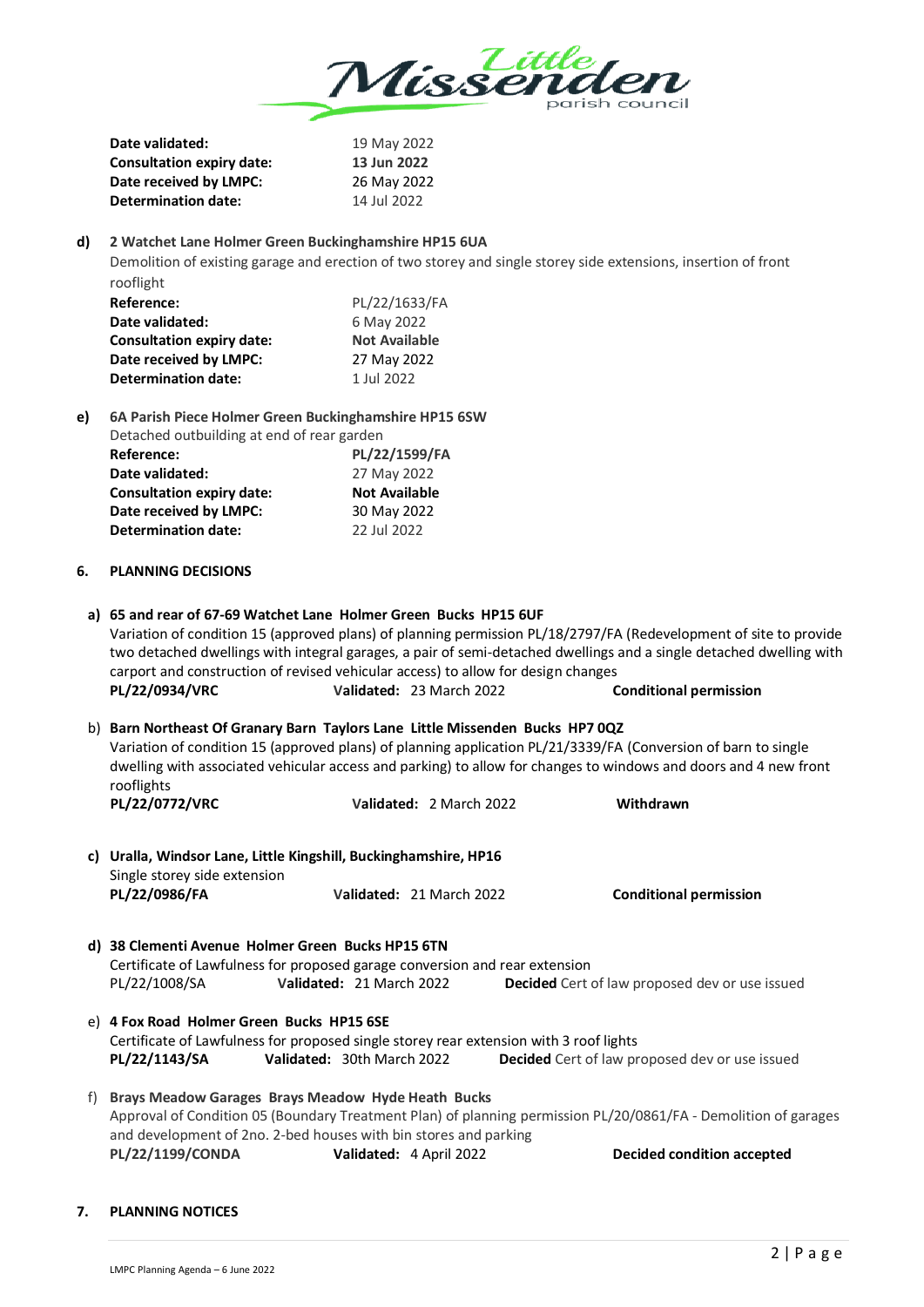

|       | a) Land to the North of the A413 Little Missenden<br>Request for approval under paragraphs 2 and 3 of Schedule 17 to the High Speed Rail (London - West Midlands) Act<br>2017 for the Plans and Specifications for works comprising: Erection of the Little Missenden headhouse building,<br>stairwell building, ventilation structures, auto-transformer station (ATS) building, associated earthworks, compound<br>and site fencing and lighting. |                                  |  |  |  |
|-------|-----------------------------------------------------------------------------------------------------------------------------------------------------------------------------------------------------------------------------------------------------------------------------------------------------------------------------------------------------------------------------------------------------------------------------------------------------|----------------------------------|--|--|--|
|       | PL/21/2771/HS2<br>Validated: 12 July 2021                                                                                                                                                                                                                                                                                                                                                                                                           | <b>Status: Awaiting Decision</b> |  |  |  |
|       | b) Weedon Hill Farm Weedon Hill Hyde Heath Bucks HP6 5RH                                                                                                                                                                                                                                                                                                                                                                                            |                                  |  |  |  |
|       | Certificate of Lawfulness to confirm the existing use of various commercial units.                                                                                                                                                                                                                                                                                                                                                                  |                                  |  |  |  |
|       | PL/21/2563/EU<br>Validated: 28 June 2021                                                                                                                                                                                                                                                                                                                                                                                                            | <b>Status: Registered</b>        |  |  |  |
|       | c) Land to the North of the A413, Little Missenden                                                                                                                                                                                                                                                                                                                                                                                                  |                                  |  |  |  |
|       | Request for approval under paragraph 12 of Schedule 17 to the High Speed Rail (London - West Midlands) Act 2017                                                                                                                                                                                                                                                                                                                                     |                                  |  |  |  |
|       | for the Site Restoration of Little Missenden Vent Shaft                                                                                                                                                                                                                                                                                                                                                                                             |                                  |  |  |  |
|       | PL/21/3088/HS2<br>Validated: 2 August 2021                                                                                                                                                                                                                                                                                                                                                                                                          | <b>Status: Awaiting decision</b> |  |  |  |
|       | d) 1 Weedon Hill Farm Cottages Weedon Hill Hyde Heath Bucks HP6 5RH                                                                                                                                                                                                                                                                                                                                                                                 |                                  |  |  |  |
|       | Listed building consent for part two storey/part single storey side/rear extension, two side rooflights at ground floor                                                                                                                                                                                                                                                                                                                             |                                  |  |  |  |
|       | level, changes to doors and windows and internal alterations                                                                                                                                                                                                                                                                                                                                                                                        |                                  |  |  |  |
|       | PL/21/3354/HB<br>Validated: 2 September 2021                                                                                                                                                                                                                                                                                                                                                                                                        | <b>Status: Registered</b>        |  |  |  |
|       | e) 1 Weedon Hill Farm Cottages Weedon Hill Hyde Heath Bucks HP6 5RH                                                                                                                                                                                                                                                                                                                                                                                 |                                  |  |  |  |
|       | Part two storey/part single storey side/rear extension, two side rooflights at ground floor level and changes to doors                                                                                                                                                                                                                                                                                                                              |                                  |  |  |  |
|       | and windows                                                                                                                                                                                                                                                                                                                                                                                                                                         |                                  |  |  |  |
|       | PL/21/3353/FA<br>Validated: 2 September 2021                                                                                                                                                                                                                                                                                                                                                                                                        | <b>Status: Registered</b>        |  |  |  |
| $f$ ) | Limes Cottage Village Road Little Missenden Bucks HP7 ORG                                                                                                                                                                                                                                                                                                                                                                                           |                                  |  |  |  |
|       | Erection of single storey side/rear extension and enlargement of rear hardstanding and new spa pool                                                                                                                                                                                                                                                                                                                                                 |                                  |  |  |  |
|       | Validated: 16 November 2021<br>PL/21/4129/FA                                                                                                                                                                                                                                                                                                                                                                                                        | <b>Status: Registered</b>        |  |  |  |
|       | g) Limes Cottage Village Road Little Missenden Bucks HP7 ORG                                                                                                                                                                                                                                                                                                                                                                                        |                                  |  |  |  |
|       | Listed building consent for erection of single storey side/rear extension and enlargement of rear hardstanding and                                                                                                                                                                                                                                                                                                                                  |                                  |  |  |  |
|       | new spa pool                                                                                                                                                                                                                                                                                                                                                                                                                                        |                                  |  |  |  |
|       | PL/21/4130/HB<br>Validated: 16 November 202                                                                                                                                                                                                                                                                                                                                                                                                         | <b>Status: Registered</b>        |  |  |  |
|       | h) 2 Stonecroft Hyde Heath Bucks HP6 5RF                                                                                                                                                                                                                                                                                                                                                                                                            |                                  |  |  |  |
|       | Single storey rear extension and conversion of existing garage to living space, erection of new detached garage with                                                                                                                                                                                                                                                                                                                                |                                  |  |  |  |
|       | increased hard-standing                                                                                                                                                                                                                                                                                                                                                                                                                             |                                  |  |  |  |
|       | PL/21/4259/FA<br>Validated: 9 December 2021                                                                                                                                                                                                                                                                                                                                                                                                         | <b>Status: Registered</b>        |  |  |  |
| i)    | Michaelmas Meadow Penfold Lane Little Missenden Bucks HP7 0QU                                                                                                                                                                                                                                                                                                                                                                                       |                                  |  |  |  |
|       | Demolition of existing front porch and conservatory, erection of two storey rear and side extensions and new front                                                                                                                                                                                                                                                                                                                                  |                                  |  |  |  |
|       | porch extension                                                                                                                                                                                                                                                                                                                                                                                                                                     |                                  |  |  |  |
|       | PL/22/0104/FA<br>Validated:11 January 2022                                                                                                                                                                                                                                                                                                                                                                                                          | <b>Status: Registered</b>        |  |  |  |
| j)    | Cherry Lea Brays Close Hyde Heath Bucks HP6 5RZ                                                                                                                                                                                                                                                                                                                                                                                                     |                                  |  |  |  |
|       | Raising height of roof with the addition of a front dormer and roof lights to side elevations. First floor side/rear                                                                                                                                                                                                                                                                                                                                |                                  |  |  |  |
|       | extension, alterations to existing fenestration and openings                                                                                                                                                                                                                                                                                                                                                                                        |                                  |  |  |  |
|       | PL/22/0411/FA<br>Validated: 7 February 2022                                                                                                                                                                                                                                                                                                                                                                                                         | <b>Status: Awaiting decision</b> |  |  |  |
|       | k) Little Kingshill Grange Windsor Lane Little Kingshill Great Missenden Bucks HP16 0DZ                                                                                                                                                                                                                                                                                                                                                             |                                  |  |  |  |
|       | Demolition of central single storey link section, to facilitate the formation of a new dwelling house by the subdivision                                                                                                                                                                                                                                                                                                                            |                                  |  |  |  |
|       | of the Grange and Barn buildings into two separate properties, construction of new external walls and changes to                                                                                                                                                                                                                                                                                                                                    |                                  |  |  |  |

roof, single storey side extension to the Grange and single storey rear attached garage extension to the Barn, 3 front, 3 rear and 4 side rooflights, changes to windows and doors, internal alterations and detached single storey car port and Listed Building Consent for the same

**PL/22/0294/FA & PL/22/0295/HB Validated:** 14 March 2022 **Status: Registered**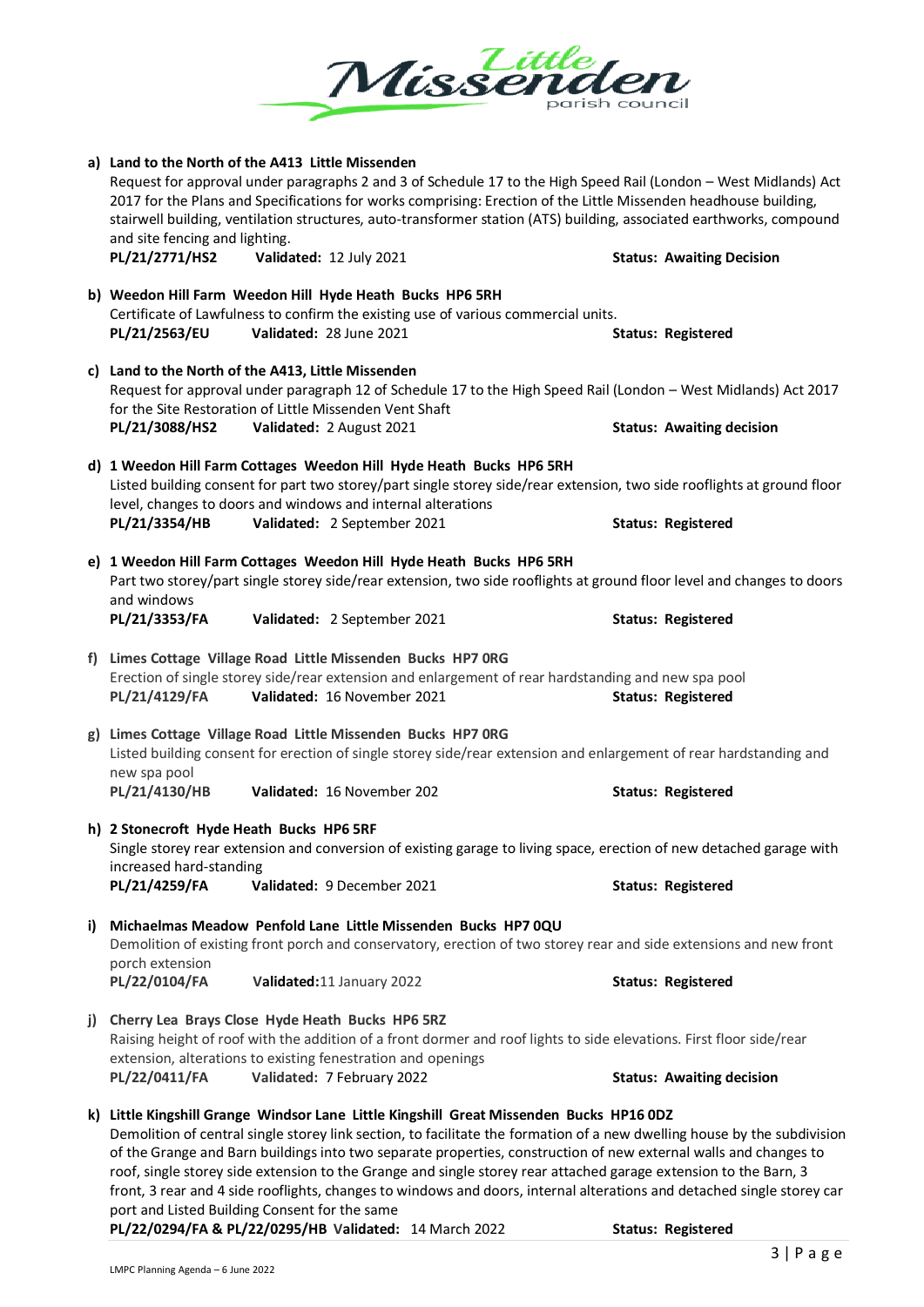

| I) | Kingshill Baptist Church Windsor Lane Little Kingshill Bucks<br>Approval of condition 4 (means of access) and 6 (tree protection plan) of planning permission PL/19/3864/FA -<br>Demolition of existing church hall and construction of new church hall. Widening of existing vehicle access and<br>enlargement and resurfacing of existing car park.<br>PL/22/0600/CONDA                                                      |                          | Validated: 18 March 2022 | <b>Status: Registered</b>        |
|----|--------------------------------------------------------------------------------------------------------------------------------------------------------------------------------------------------------------------------------------------------------------------------------------------------------------------------------------------------------------------------------------------------------------------------------|--------------------------|--------------------------|----------------------------------|
|    | m) 25 School Close Holmer Green Bucks HP15 6SR<br>Demolition of garage and outbuildings and erection of a single storey side and rear extension. New vehicular access<br>PL/22/0815/FA                                                                                                                                                                                                                                         |                          | Validated: 17 March 2022 | <b>Status: Awaiting decision</b> |
|    | n) Holmer Ridings, 61 Sheepcote Dell Road, Holmer Green, Buckinghamshire, HP15 6TL<br>Demolition of existing staff accommodation and erection and re-location of a new staff cottage within the grounds<br>PL/22/0906/FA                                                                                                                                                                                                       |                          | Validated: 28 March 2022 | <b>Status: Registered</b>        |
|    | o) The Old Oak Public House New Pond Road Holmer Green Bucks HP15 6SX<br>Erection of pergola, bin store, booth seating, fences and gates; laying of hardstanding<br>PL/22/1082/FA                                                                                                                                                                                                                                              | Validated: 11 April 2022 |                          | <b>Status: Registered</b>        |
|    | p) Gilandus 23 Earl Howe Road Holmer Green Bucks HP15 6PU<br>First floor extension to create two storey dwelling, two storey side extension, front bay window, hardstanding and<br>vehicular access.<br>PL/22/1056/FA                                                                                                                                                                                                          | Validated: 8 April 2022  |                          | <b>Status: Registered</b>        |
|    | q) 11 Skimmers Close Holmer Green Bucks HP15 6RB<br>Subdivision of dwelling into 2 maisonettes, addition of front porch, changes to doors, windows and external<br>materials, bin and bike storage and hardstanding<br>PL/22/1167/FA                                                                                                                                                                                           | Validated: 27 April 2022 |                          | <b>Status: Registered</b>        |
|    | r) 18 Watchet Lane Holmer Green Buckinghamshire HP15 6UG<br>Two storey rear extension, open front porch, new pitched roof to existing front dormer, reinstatement of door<br>adjacent to garage, insertion of window and rendering of external walls.<br>PL/22/0713/FA                                                                                                                                                         | Validated: 28 April 2022 |                          | <b>Status: Registered</b>        |
|    | s) Kingshill Baptist Church Windsor Lane Little Kingshill Bucks<br>Change of use of church hall to a mixed use as church and community use (Class F1), local shop (Use Class F2) and<br>cafe (Use Class E) including consumption on the premises including external area.<br>PL/22/1268/FA                                                                                                                                     | Validated: 28 April 2022 |                          | <b>Status: Registered</b>        |
|    | t) 5 Chilton Close Holmer Green Bucks HP15 6XH<br>Part single, part two storey side extension, new porch and change to kitchen window<br>PL/22/1315/FA                                                                                                                                                                                                                                                                         | Validated: 11 April 2022 |                          | <b>Status: Registered</b>        |
|    | u) Klee House Deep Mill Lane Little Kingshill Bucks HP16 0DJ<br>Variation of condition 12 (Approved Plans) of planning permission PL/20/1392/FA (Demolition of existing outbuilding<br>and erection of a detached dwelling, associated landscaping and formation of vision splays on existing vehicle<br>access.) to allow for an increase in floor space and changes to internal layout, windows and doors.<br>PL/22/1324/VRC | Validated: 12 April 2022 |                          | <b>Status: Registered</b>        |
|    | v) Ashwell farm Lane Holmer Green Buckinghamshire HP15 6UF<br>New front porch canopy<br>PL/22/1366/FA                                                                                                                                                                                                                                                                                                                          | Validated: 9 May 2022    |                          | <b>Status: Registered</b>        |
|    | w) 1 St Christophers Close Little Kingshill Buckinghamshire HP16 0DU<br>Single storey rear extension, new pitched roof with 2 rooflights over existing front and side single storey flat roofs,<br>partial garage conversion to living space, new raised rear patio with steps, and extension of existing fence on eastern<br>boundary (amendment to planning permission PL/21/4162/FA)                                        |                          |                          |                                  |

**PL/22/1441/FA Validated: 22 April 2022 Status: Registered**